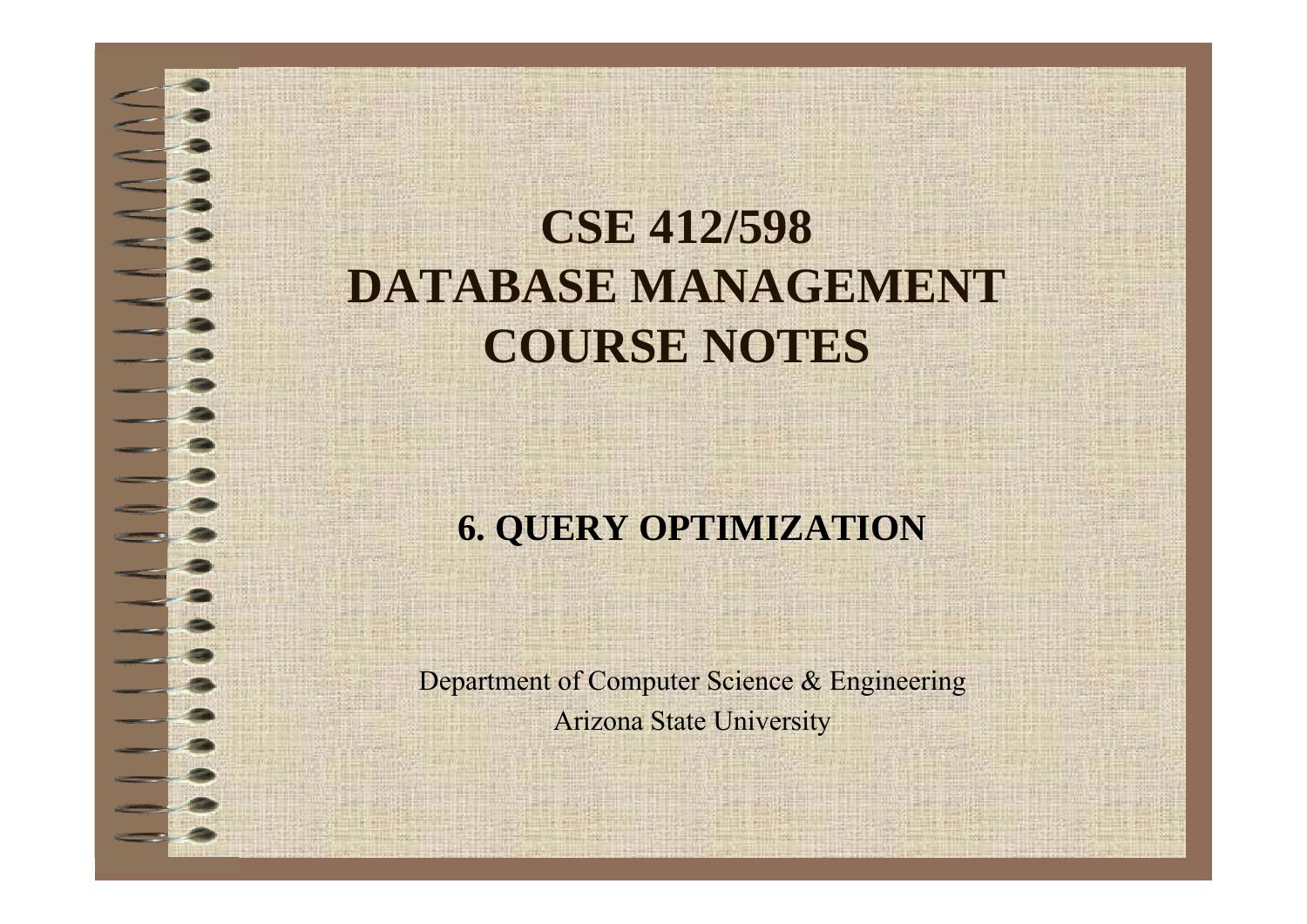#### **QUERY TREE**

<sup>a</sup> tree structure representing <sup>a</sup> relational algebra expression leaf node - base relationinternal node - result of <sup>a</sup> relational algebra operation

Consider the following schema and query: lives(PERSON,STREET,CITY,STATE,ZIP) works(PERSON,COMPANY,SALARY,POSITION) located(COMPANY,CCITY,CSTATE,CZIP)

Find the name and city of all people who earn more than 25,000 and work for <sup>a</sup> company located in the state of NY.

<sup>π</sup> PERSON, CITY <sup>σ</sup> SALARY>25,000 Λ CSTATE='NY' ((lives∞ works)∞ located)

CSE 412/598 Ouery Optimization 2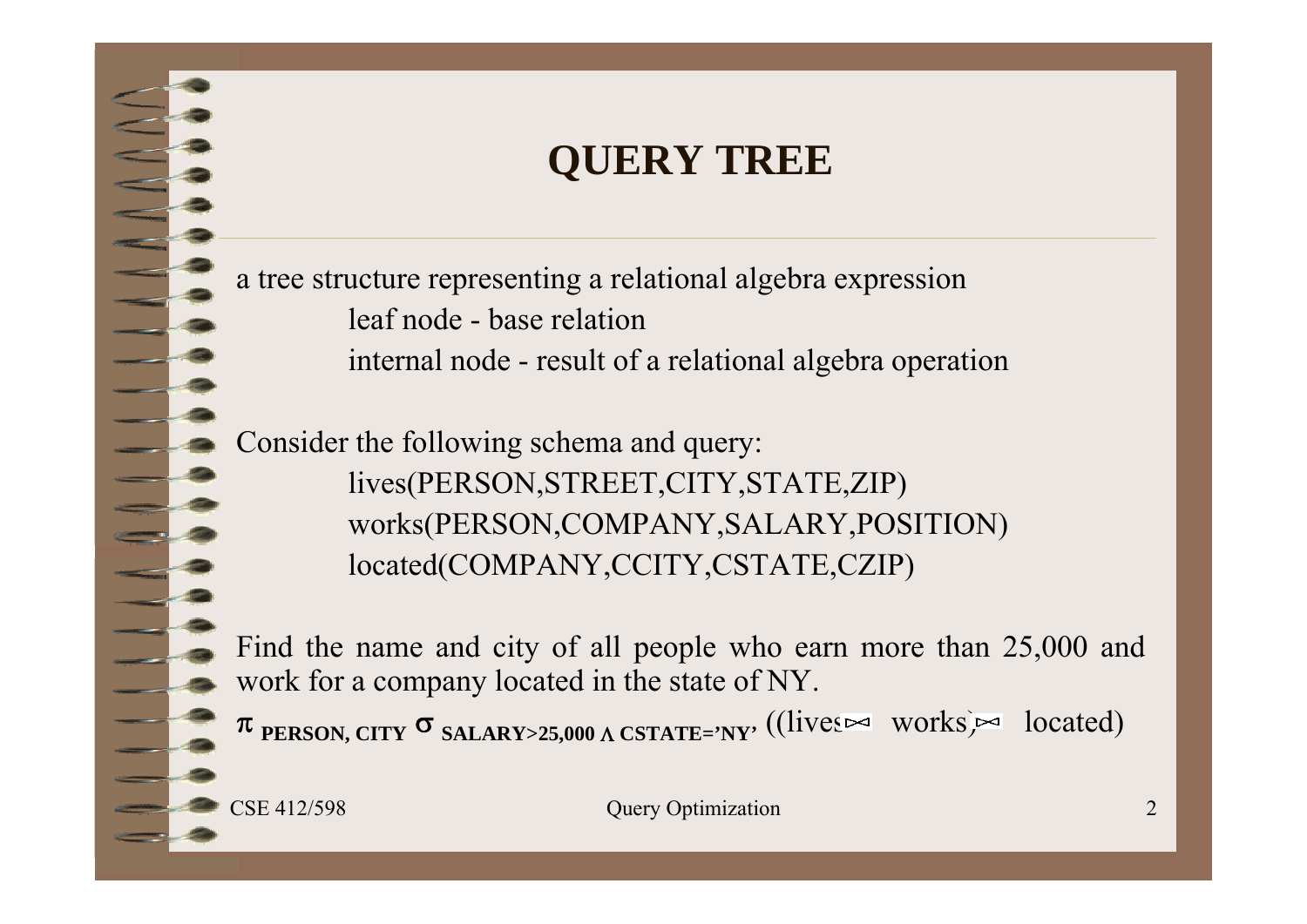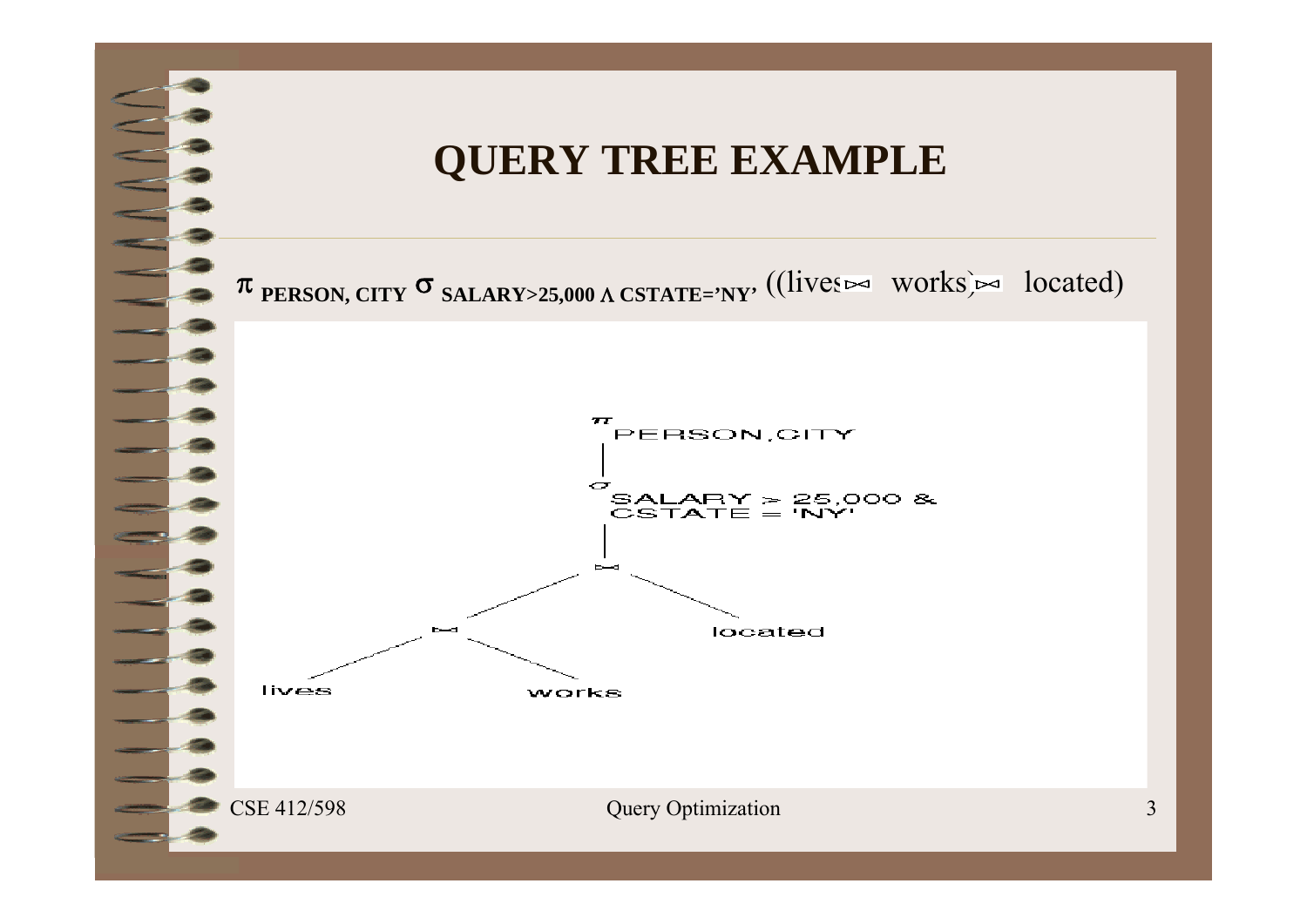### **QUERY OPTIMIZATION**

Transform the query as entered by the user into an equivalent query that can be computed more efficiently.

Algebraic expressions may be transformed into equivalent expressions using transformation rules that preserve equivalence. These transformation rules are based on commutative properties of the relational algebra operators and conditions on the expression to be transformed.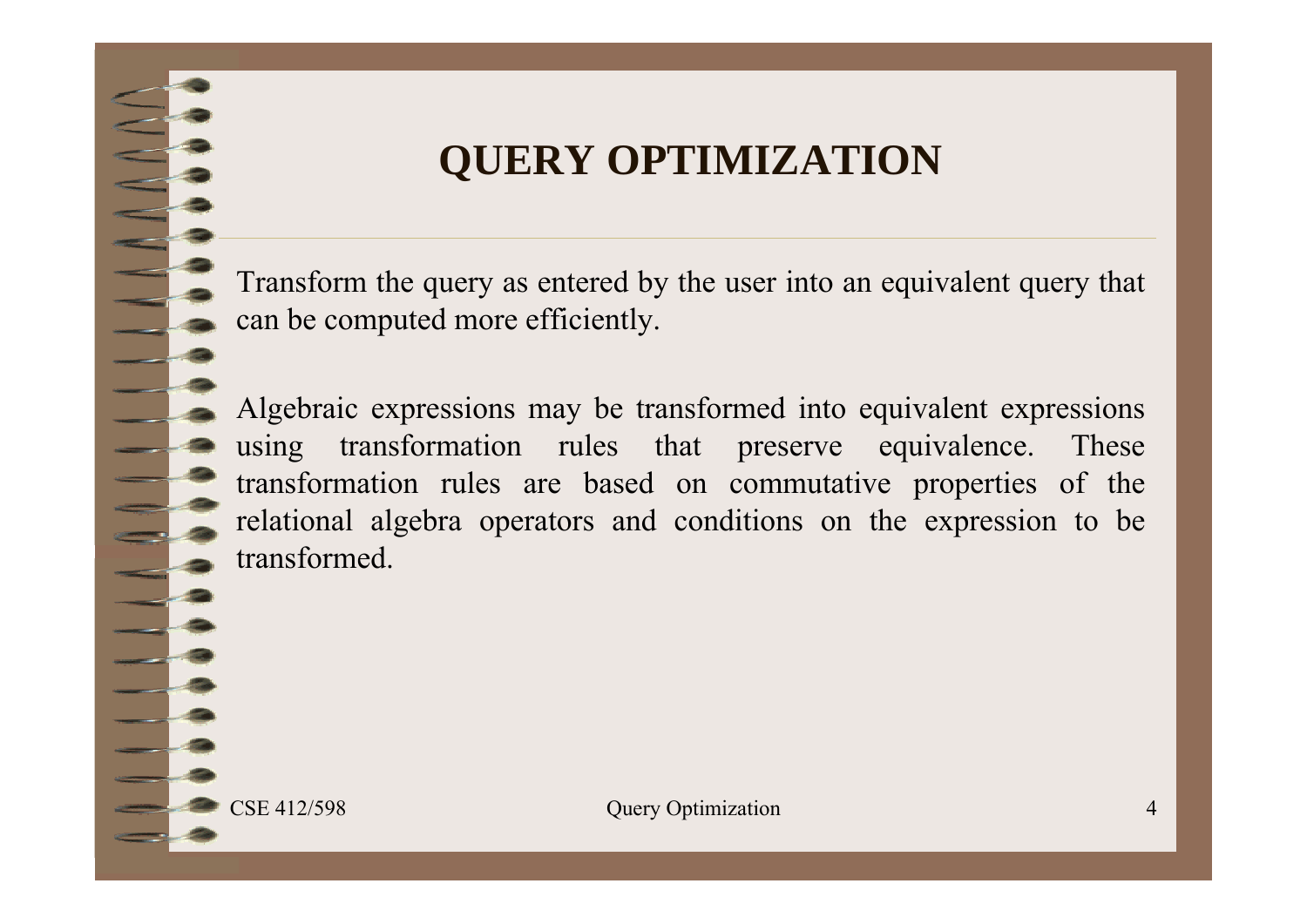#### **TRANSFORMATION RULES**  $\sigma$  and  $\pi$

- 1. Cascade of σ:
	- $\sigma_{C1 \text{ and } C2 \text{ and } ... \text{ and } Cn}$  (R)  $\equiv \sigma_{C1}$  ( $\sigma_{C2}$  (... ( $\sigma_{Cn}$  (R)) ...))
- 2. Commutativity of  $\sigma$ :  $\sigma_{C1}$  ( $\sigma_{C2}$  (**R**))  $\equiv \sigma_{C2}$  ( $\sigma_{C1}$  (**R**))
- 3. Cascade of  $\pi$ :  $\pi_{\text{list1}}\left(\pi_{\text{list2}}\left(\dots\left(\pi_{\text{listn}}\left(\mathbf{R}\right)\right)\dots\right)\right)=\pi_{\text{list1}}(\mathbf{R})$
- 4. Commuting  $\sigma$  with  $\pi$ : if C involves only attributes  $A_1, ..., A_n$  $A_n$  in the  $\pi$  list, they can be commuted.  $\pi_{A1, A2, \dots, An} (\sigma_{C} (R)) \equiv \sigma_{C} (\pi_{A1, A2, \dots, An} (R))$

CSE 412/598 Query Optimization 5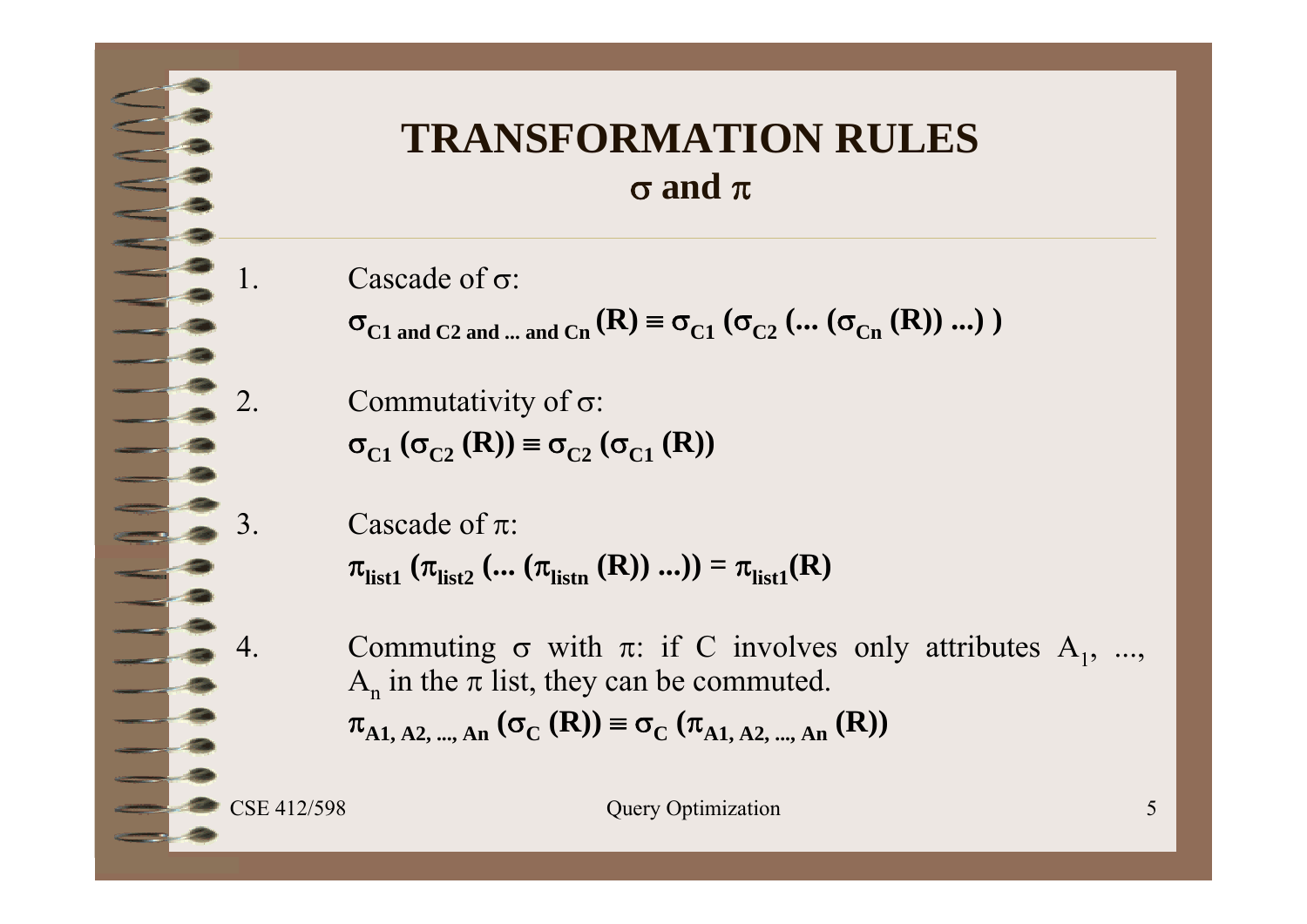### **TRANSFORMATION RULES and**

5. Commutativity of  $\bowtie$  (or  $\times$ ):  $R \Join_C S = S \Join_C R$ 

6. Commuting  $\sigma$  with  $\blacktriangleright$  (or  $\times$ ): if the attributes in C involve only the attributes of R:  $\sigma_C$  (**R**  $\bowtie$  **S**)  $\equiv (\sigma_C$  (**R**))  $\bowtie$  **S** if c is (c1 and c2) and c1 applies to R and c2 to S:  $\sigma_{\text{C}}$  (**R**  $\bowtie$  S)  $\equiv$  ( $\sigma_{\text{C1}}$  (**R**))  $\bowtie$  ( $\sigma_{\text{C2}}$  (S))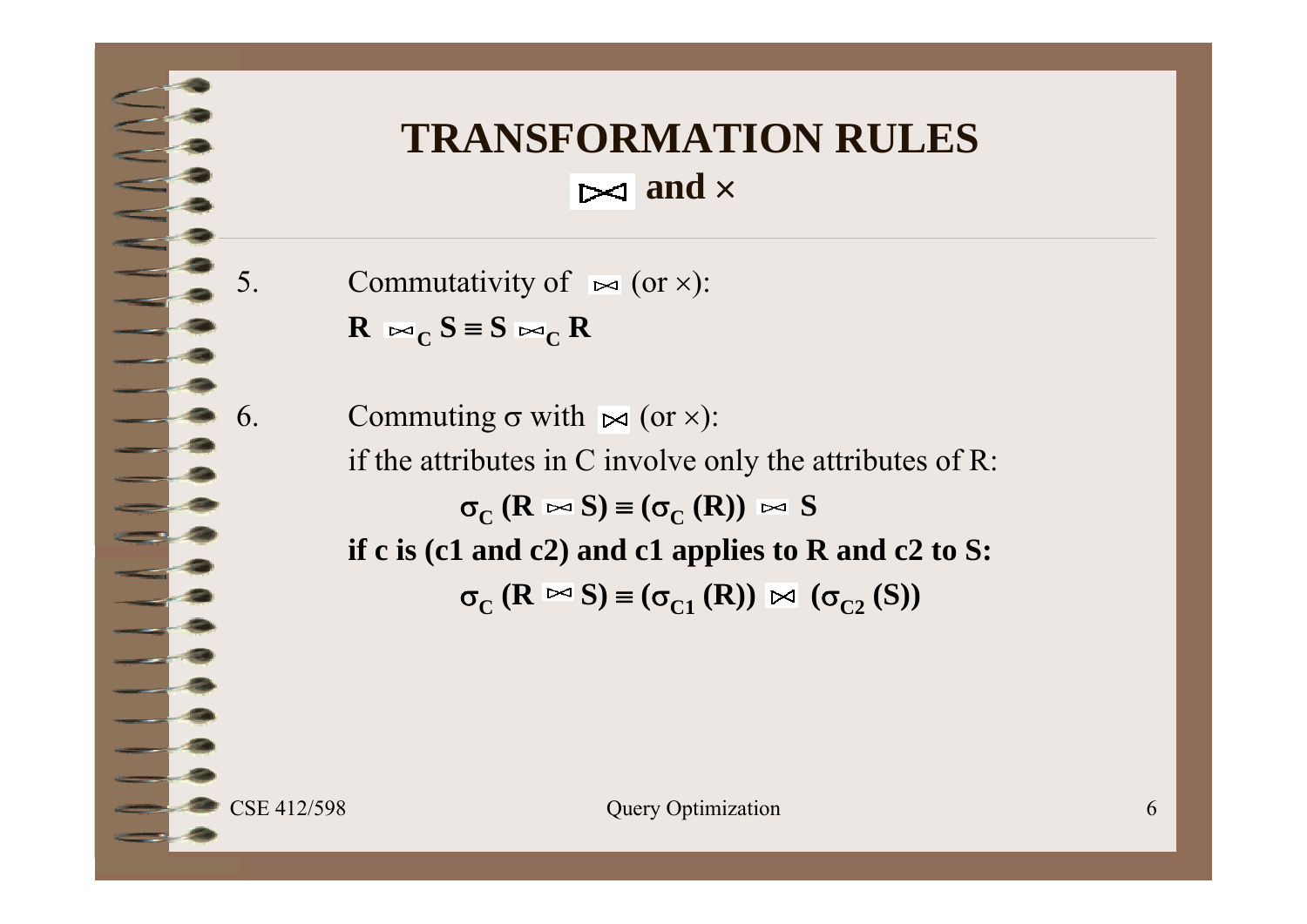### **TRANSFORMATION RULES and**

7. Commuting  $\pi$  with  $\bowtie$  (or  $\times$ ):

Let  $A_1, ..., A_n$  be attributes of R,  $\rm B$ <sub>1</sub>, ...,  $\rm B$ <sub>m</sub> be attributes of S,  $L = \{A_1, ..., A_n, B_1, ..., B_m\}$ 

If C involves only the attrs of L:

$$
\pi_{L} (\mathbf{R} \bowtie_{c} \mathbf{S}) = (\pi_{A1, \dots, An} (\mathbf{R})) \bowtie_{c} (\pi_{B1, \dots, Bm} (\mathbf{S}))
$$
  
If C contains additional attributes not in L, these must be added to the  $\pi$  list and a final  $\pi$  is needed. e.g:  

$$
\pi_{L} (\mathbf{R} \bowtie_{c} \mathbf{S}) = \pi_{L} ((\pi_{A1, \dots, An} A_{n+1, \dots, An+k} (\mathbf{R})) \bowtie_{c}
$$

$$
(\mathbf{R} \bowtie_{c} \mathbf{S}) = \pi_{\mathbf{L}}((\pi_{A1,\dots,An,An+1,\dots,An+k}(\mathbf{R}))_{\infty} \cdot (\pi_{B1,\dots,Bm,Bm+1,\dots,Bm+p}(\mathbf{S})))
$$

CSE 412/598 Query Optimization 7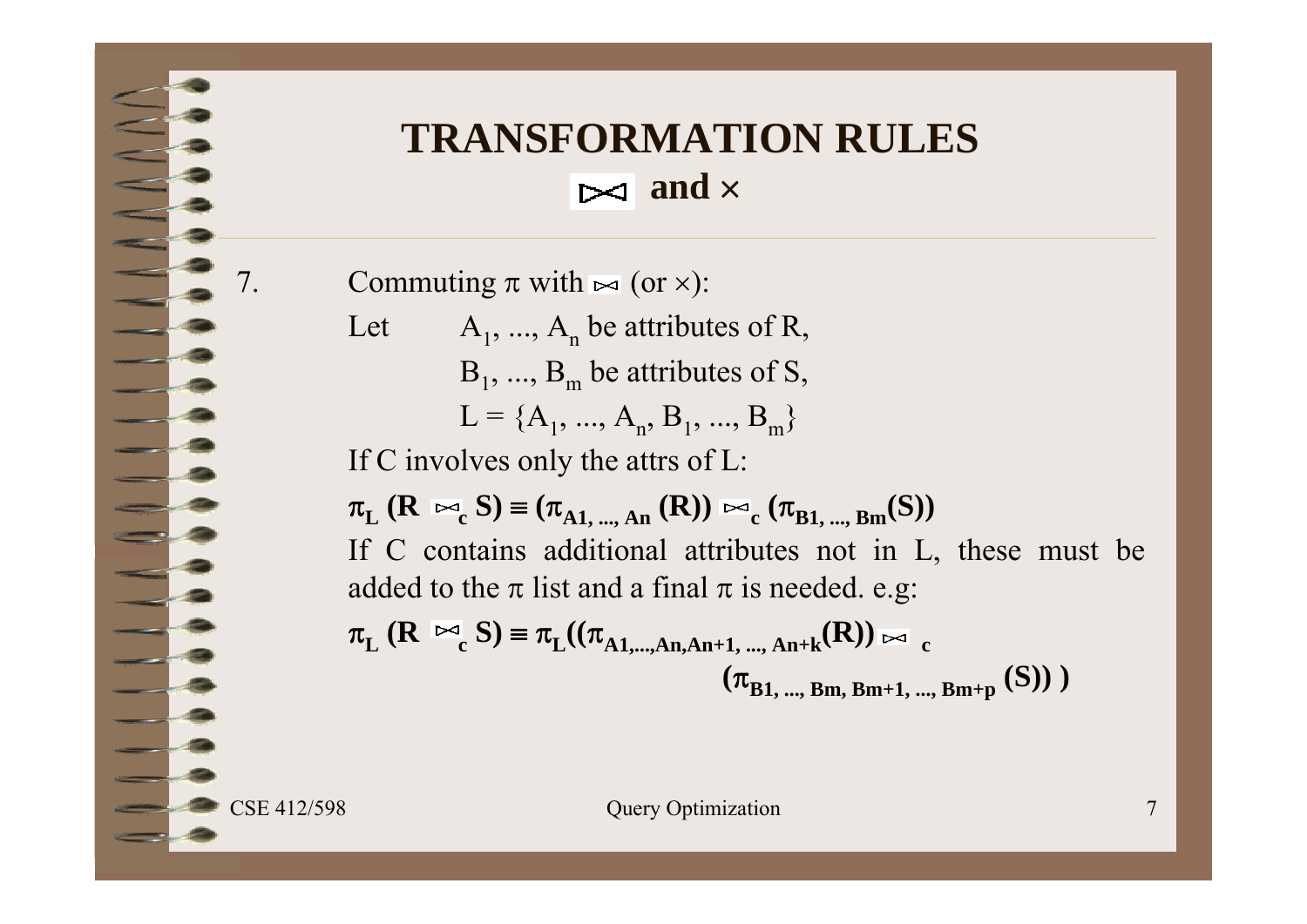#### **TRANSFORMATION RULES**  $\cup$  and  $\cap$

8. Commutativity of set operations:  $\cup$  and  $\cap$  are commutative.  $(R \cup S) \equiv (S \cup R)$  (R)  $\cap$  S)  $\equiv$  (S  $\cap$  R)

9. Associativity of  $\bowtie$ ,  $\times$ ,  $\cup$ , and  $\cap$ : They are individually associative. Let  $\theta$  be  $\bowtie$  ,  $\times$ ,  $\cup$ , or  $\cap$ , then  $(\mathbf{R} \theta \mathbf{S}) \theta \mathbf{T} \equiv \mathbf{R} \theta (\mathbf{S} \theta \mathbf{T})$ 

10. Commuting  $\sigma$  with set operations  $\cup$  and  $\cap$ . Let  $\theta$  be  $\cup$  or  $\cap$ , then  $\sigma_{\text{C}}$  (**R**  $\theta$  **S**)  $\equiv$  ( $\sigma_{\text{C}}$  (**R**))  $\theta$  ( $\sigma_{\text{C}}$  (**S**))

CSE 412/598 Query Optimization 8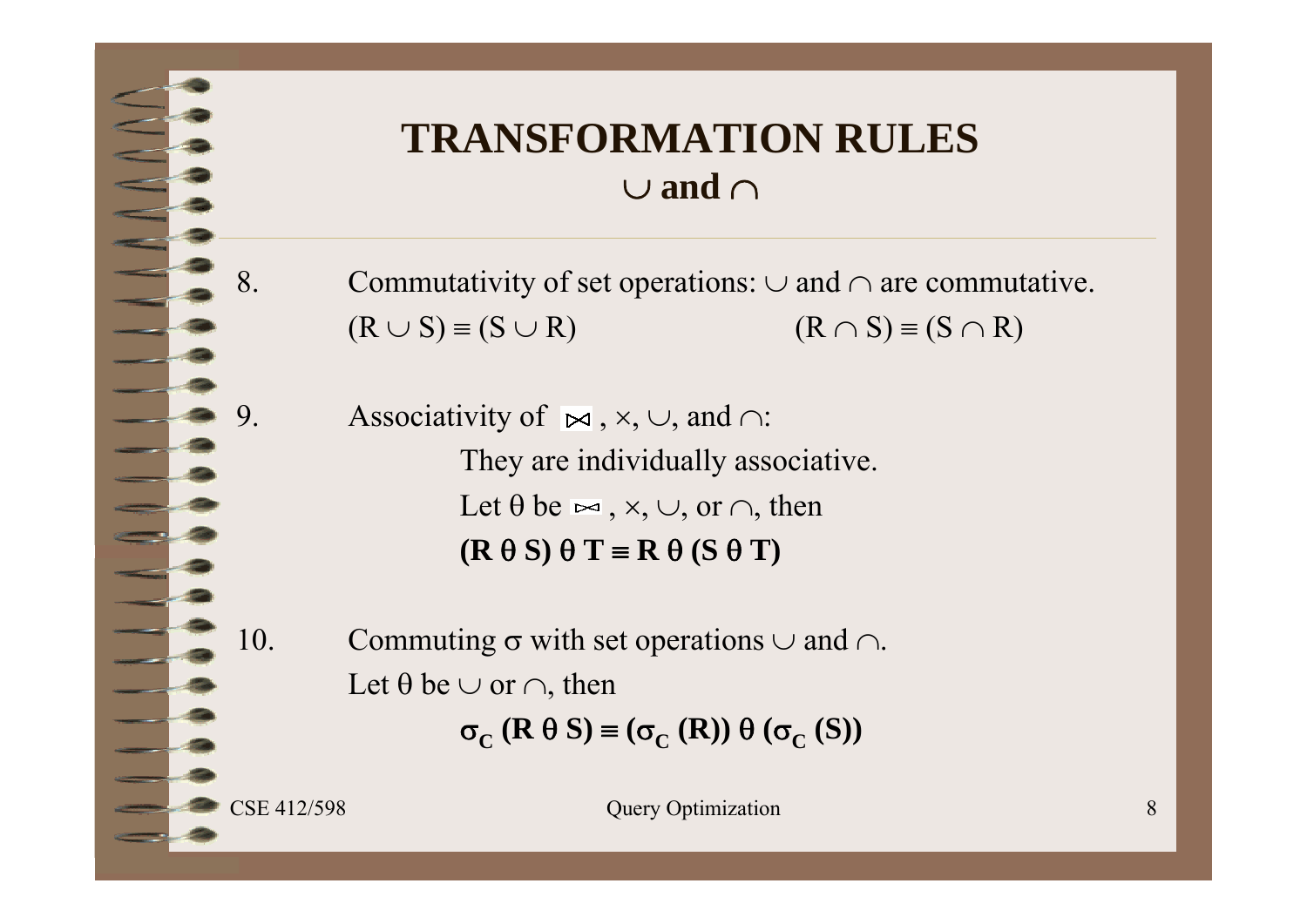#### **TRANSFORMATION RULES**  $\cup$  and  $\cap$

11. Commuting  $\pi$  with set operations:

The  $\pi$  operation commutes with  $\cup$  and  $\cap$ .

Let  $\theta$  be  $\cup$  or  $\cap$ , then

 $\pi_{\mathbf{L}}(\mathbf{R} \theta \mathbf{S}) \equiv (\pi_{\mathbf{L}}(\mathbf{R})) \theta (\pi_{\mathbf{L}}(\mathbf{S}))$ 

12.Additional logic transformations:  $(\forall x)(P(x)) \equiv (\exists x)(not(P(x)))$  $(\exists x)(P(x)) \equiv not (\forall x)(not (P(x)))$  $(\forall x)(P(x) \text{ and } Q(x)) \equiv (\exists x)(\text{not } (P(x)) \text{ or not } (Q(x)))$  $(\forall x)(P(x) \text{ or } Q(x)) \equiv (\exists x)(\text{not } (P(x)) \text{ and not } (Q(x)))$  $(\exists x)(P(x) \text{ or } Q(x)) \equiv \text{not } (\forall x)(\text{not } (P(x)) \text{ and not } (Q(x)))$  $(\exists x)(P(x) \text{ and } Q(x)) \equiv \text{not } (\forall x)(\text{not } (P(x)) \text{ or not } (Q(x)))$ 

CSE 412/598 Ouery Optimization 9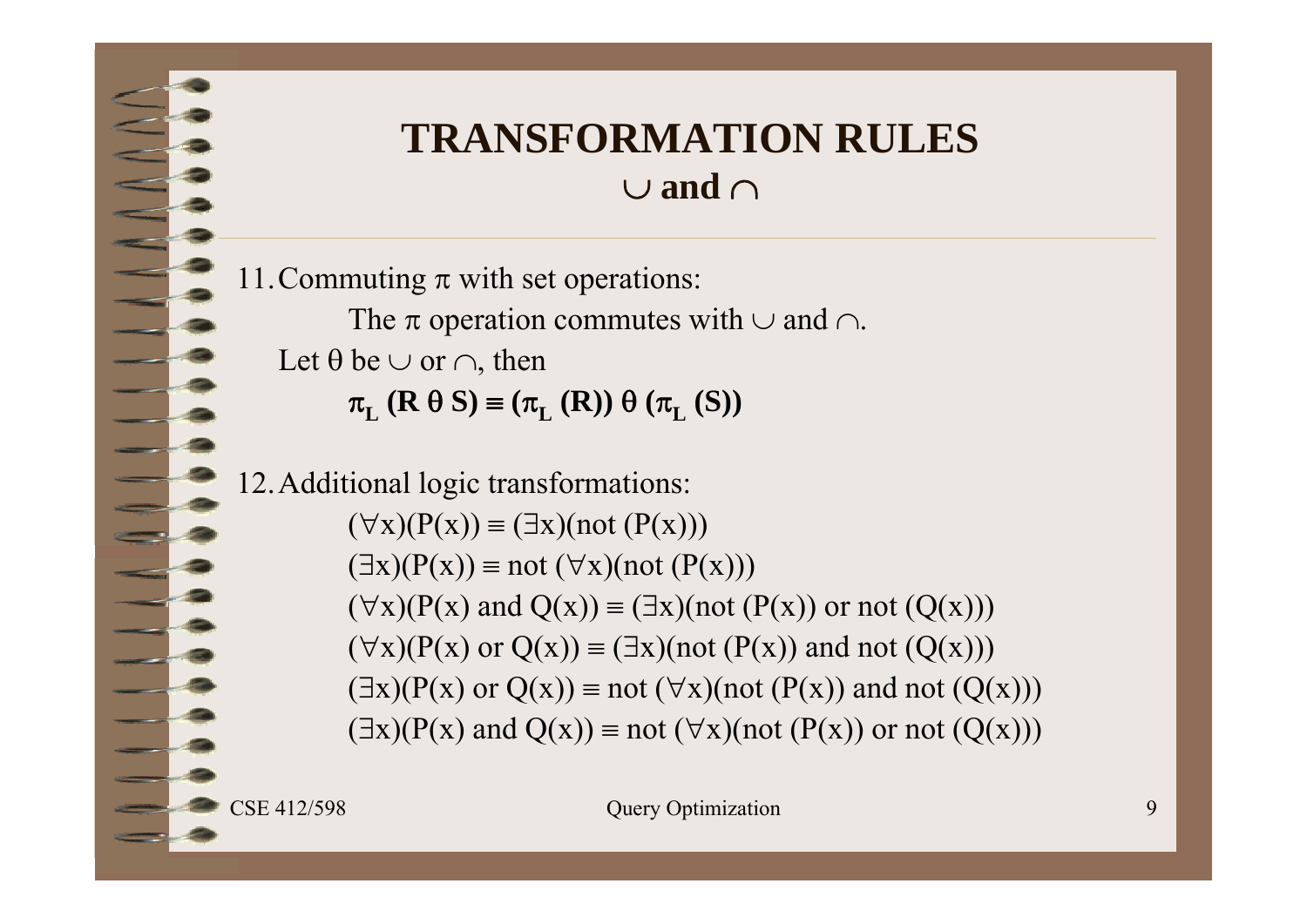#### **HEURISTIC ALGEBRAICOPTIMIZATION ALGORITHM**

- 1. Cascade selection
	- (rule 1)
	- Move selections as far down the tree as possible (rules 2,4,6,10)
	- Rearrange leaf nodes to get smaller intermediate relations (rule 9)
- 4. Combine a  $\times$  with  $\sigma$  to yield a  $\bowtie$ , if possible
	- Cascade projections and push down the tree (rules 3,4,7,11)
- 6. Identify common subexpressions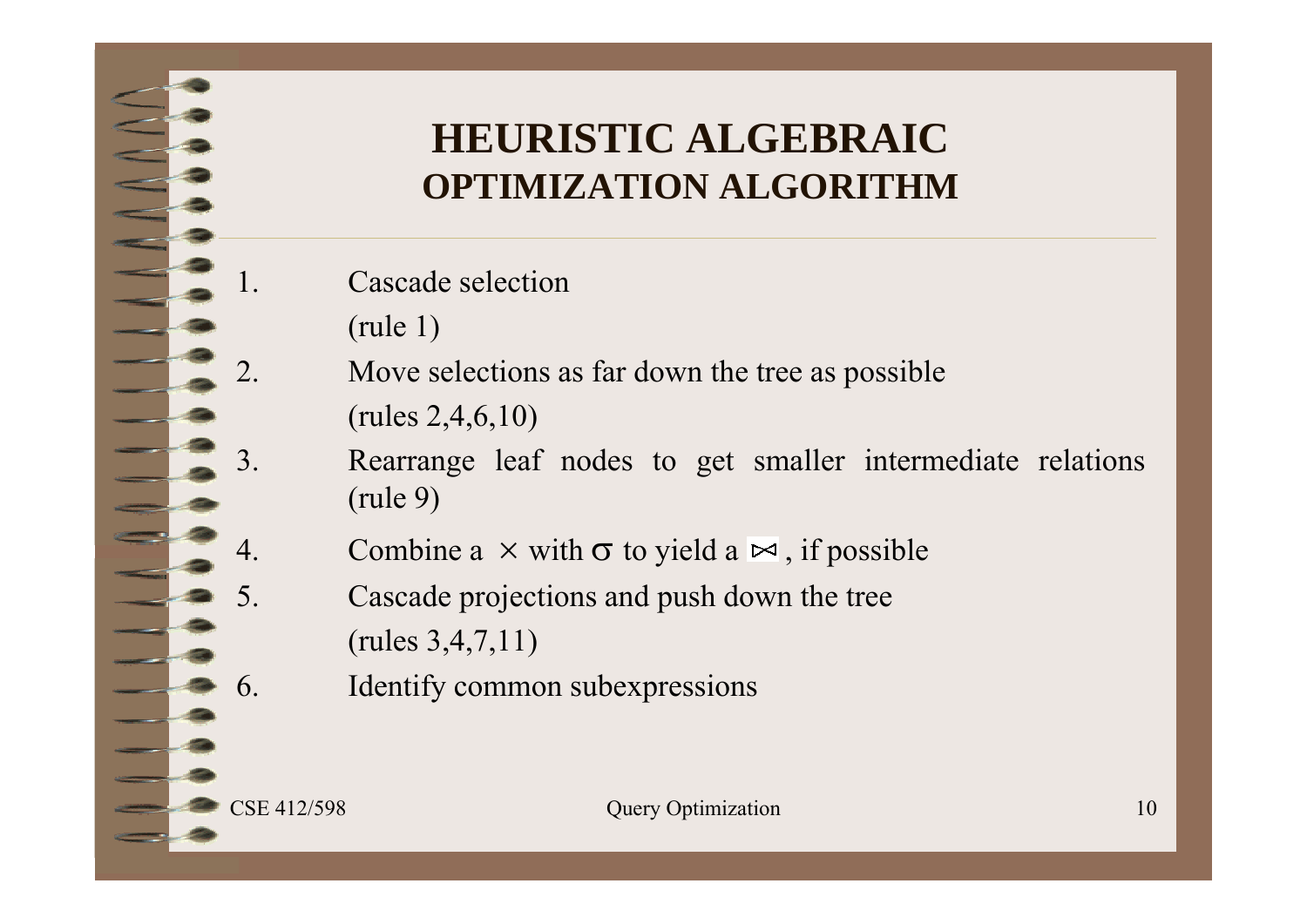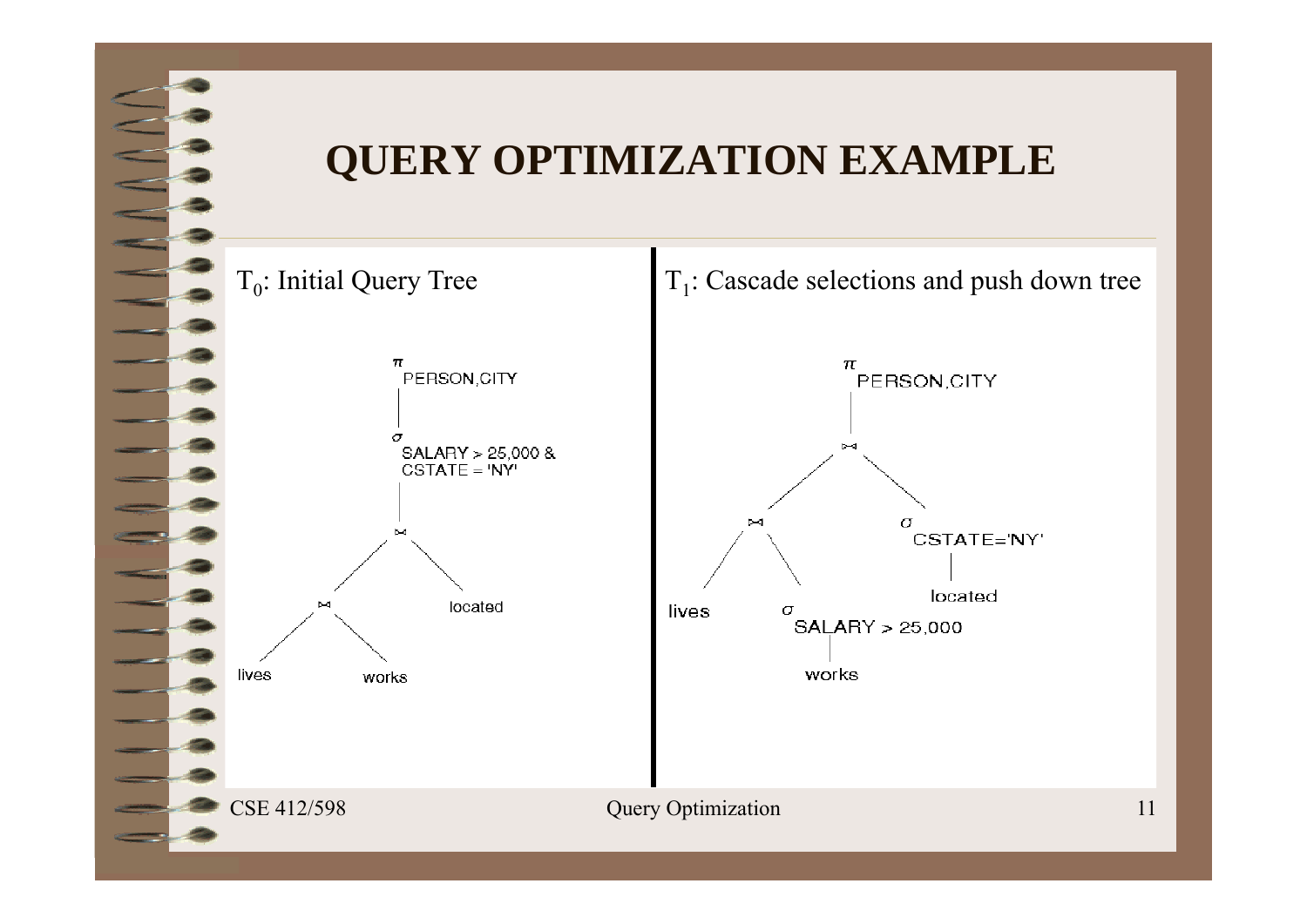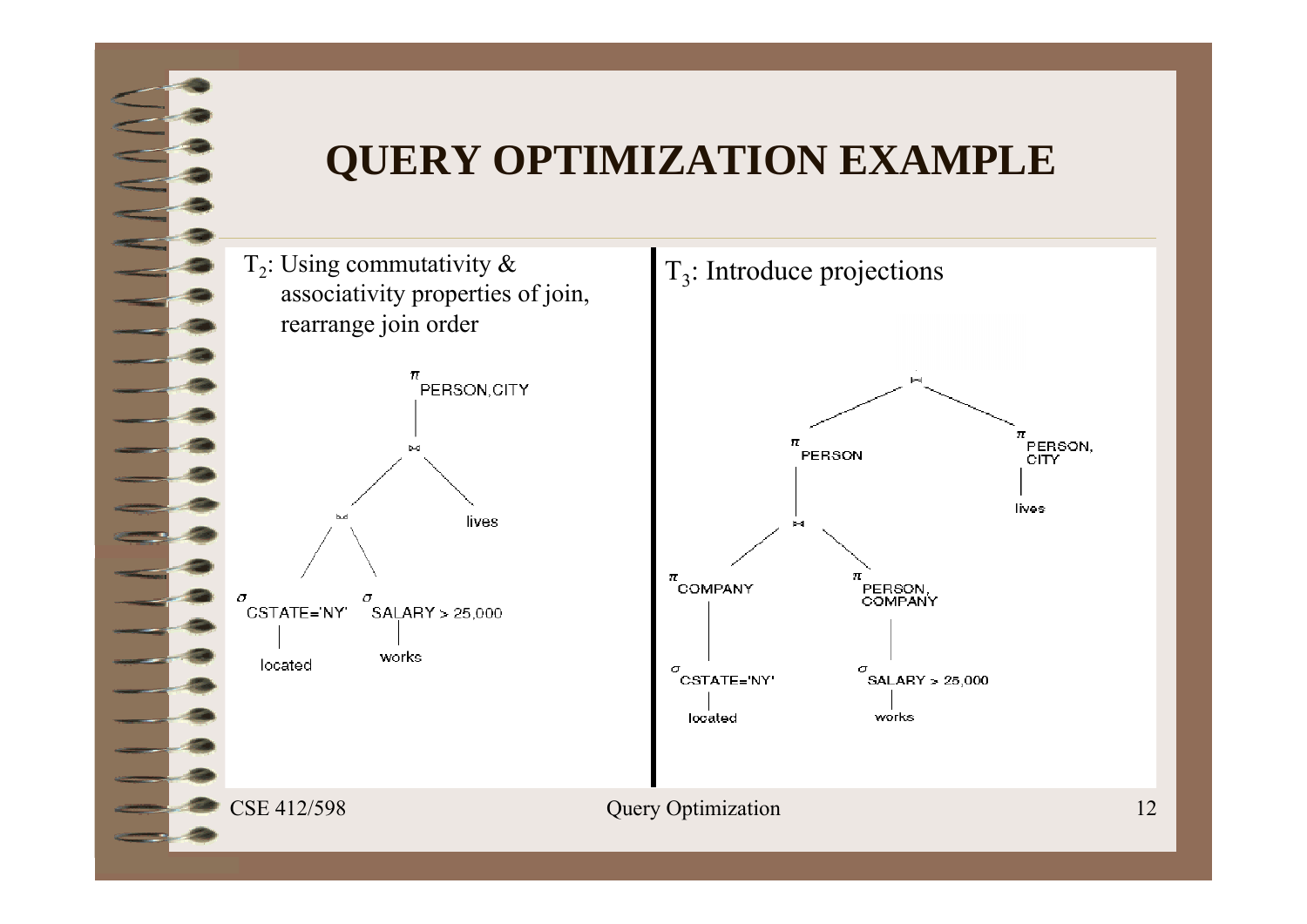## Estimation of Query-Processing Cost

- Databases store the following statistics for each relation:
	- – $n_r$ , the number of tuples in relation r
	- $-$  V(A, r), the number of distinct values that appear in the relation r for attribute A
- Then using the above statistics, sizes of various query expressions can be estimated as follows:
	- $-$  | r x s | = n<sub>r</sub> n<sub>s</sub>
	- $\sigma_A(r)$  | = n<sub>r</sub> / V(A, r), assuming uniform value distribution
	- $|r \bowtie_{\theta} s| \leq |s|$ , if  $R \cap S$  is a key for r
	- $\mathcal{L}_{\mathcal{A}}$  $|r \bowtie_{\theta} s| = MIN \{ (n_r n_s / V(A, r)), (n_r n_s / V(A, s)) \}$ , if  $R \cap S = \{A\}$

•

•